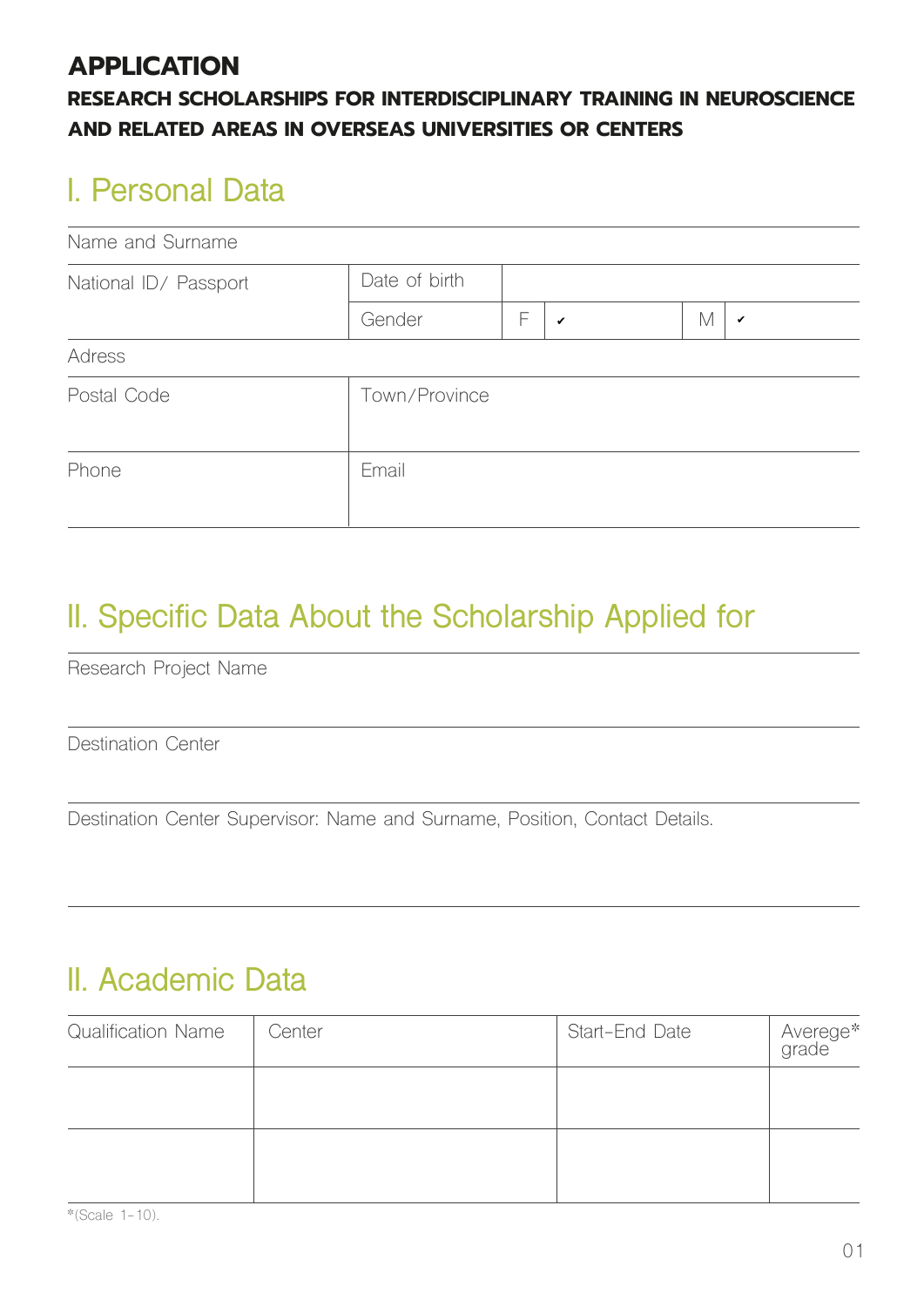# **IV. Knowledge of Languages**

| Languages | Qualification/Level |
|-----------|---------------------|
|           |                     |
|           |                     |
|           |                     |

### **V. Other Circumstances that may be taken into Account in Assessing your Application**

(academic and professional circumstances will be considered, as well as other merits, such as computing skills, etc.). Maximum: 10 lines

## **Vi. Currently Held or Previously Obtained Scholarships**

| Name | Granting institution | Start-End Date |
|------|----------------------|----------------|
|      |                      |                |
|      |                      |                |
|      |                      |                |